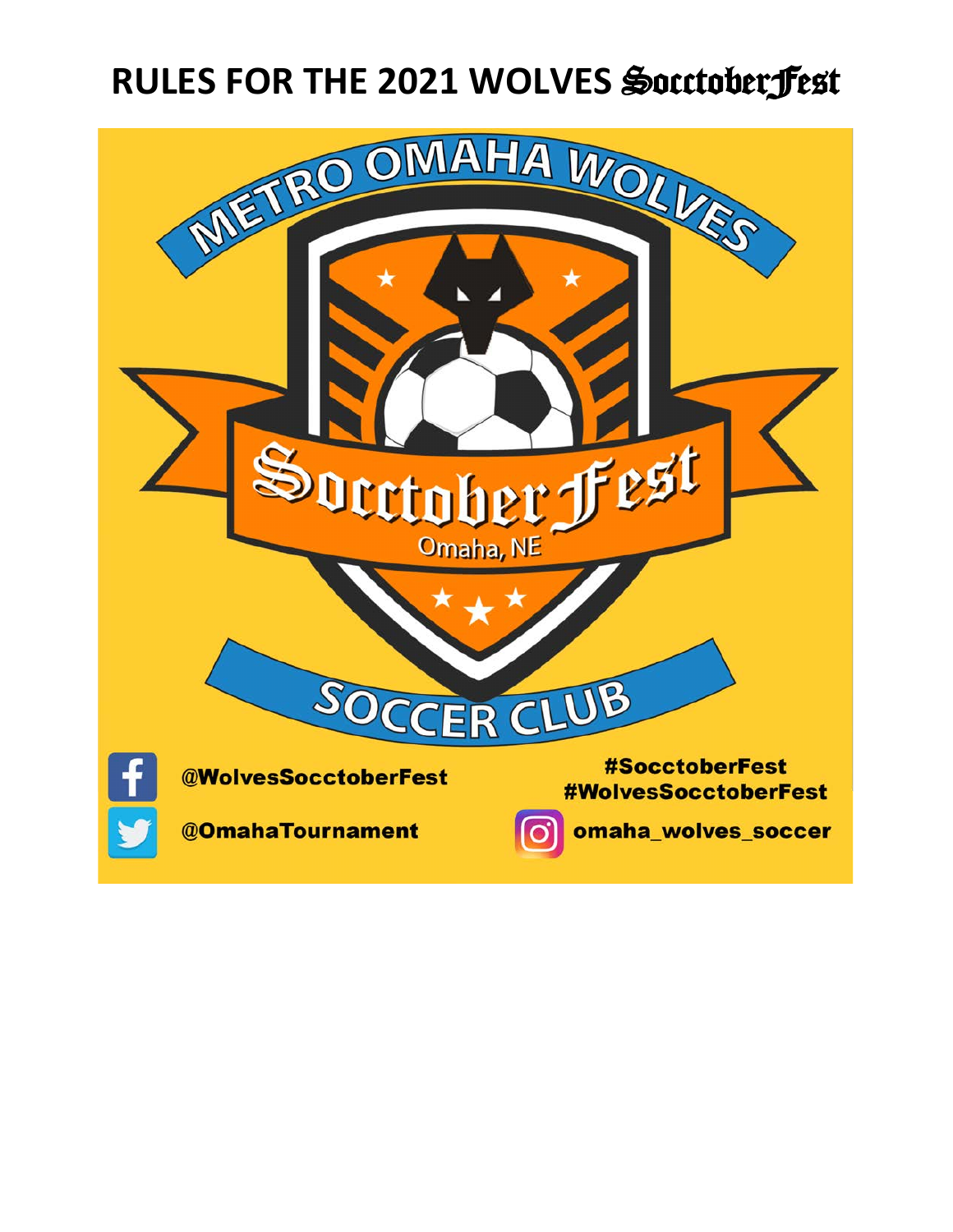#### **TABLE OF CONTENTS**

|    | 1.1.         |  |  |  |  |
|----|--------------|--|--|--|--|
|    | 1.2.         |  |  |  |  |
|    | 1.3.         |  |  |  |  |
|    | 1.4.         |  |  |  |  |
|    | 1.5.         |  |  |  |  |
|    | 1.6.         |  |  |  |  |
|    | 1.7.         |  |  |  |  |
| 2. |              |  |  |  |  |
|    | 2.1.         |  |  |  |  |
|    | 2.2.         |  |  |  |  |
|    |              |  |  |  |  |
|    | 2.3.         |  |  |  |  |
|    | 2.4.<br>2.5. |  |  |  |  |
|    |              |  |  |  |  |
|    | 2.6.         |  |  |  |  |
|    | 2.7.         |  |  |  |  |
|    | 2.8.         |  |  |  |  |
|    | 2.9.         |  |  |  |  |
|    |              |  |  |  |  |
|    | 3.1.         |  |  |  |  |
|    | 3.2.         |  |  |  |  |
|    | 3.3.         |  |  |  |  |
|    | 3.4.         |  |  |  |  |
|    | 3.5.         |  |  |  |  |
|    | 3.6.         |  |  |  |  |
| 4. |              |  |  |  |  |
|    | 4.1.         |  |  |  |  |
|    | 4.2.         |  |  |  |  |
|    |              |  |  |  |  |
|    | 4.3.         |  |  |  |  |
|    | 4.4.         |  |  |  |  |
|    | 4.5.         |  |  |  |  |
|    |              |  |  |  |  |
|    | 5.1.         |  |  |  |  |
|    | 5.2.         |  |  |  |  |
|    | 5.3.         |  |  |  |  |
|    | 5.4.         |  |  |  |  |
|    | 5.5.         |  |  |  |  |
|    |              |  |  |  |  |
|    |              |  |  |  |  |
|    |              |  |  |  |  |
|    |              |  |  |  |  |
|    |              |  |  |  |  |
|    |              |  |  |  |  |
|    |              |  |  |  |  |
|    |              |  |  |  |  |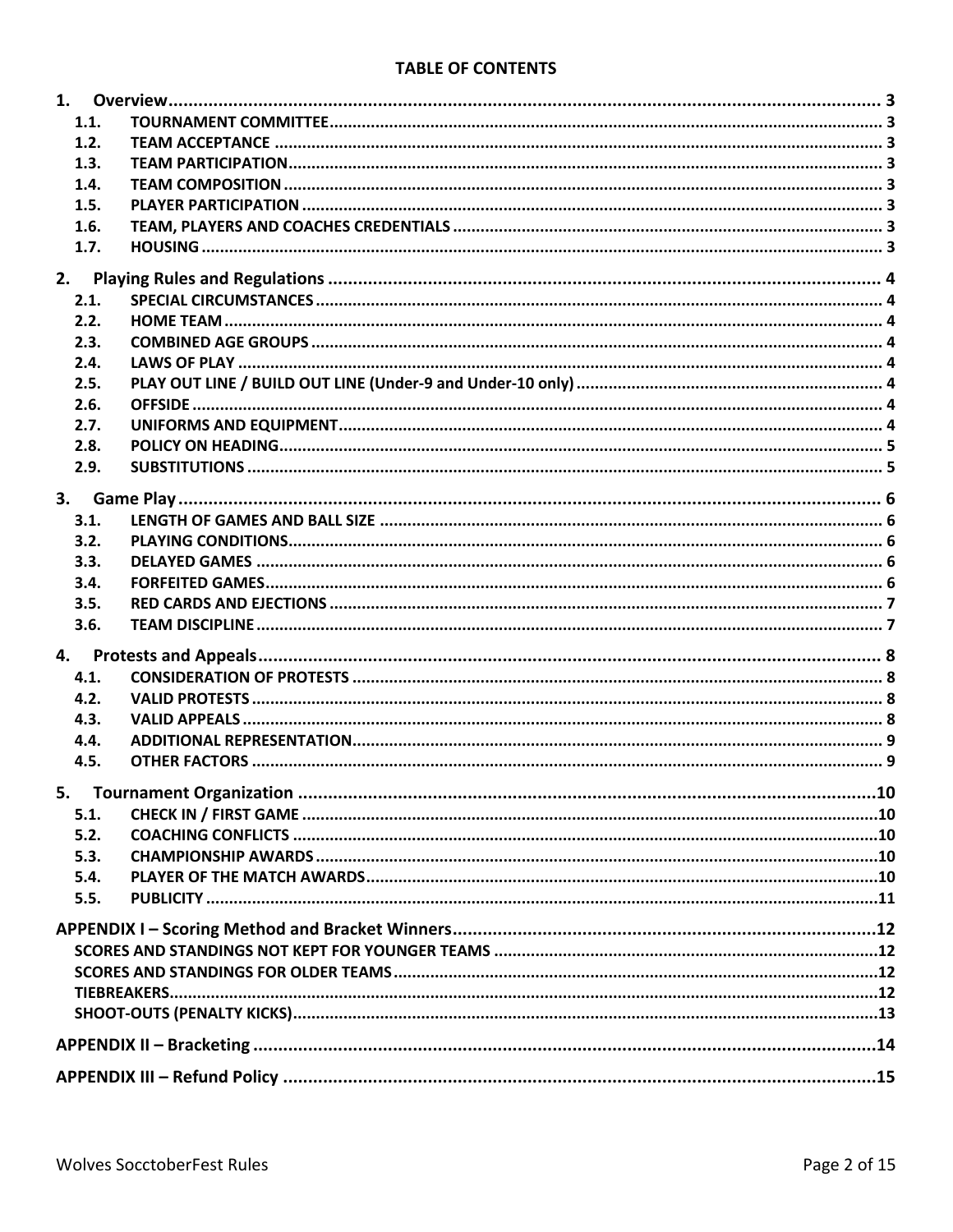## 1. Overview

#### 1.1. TOURNAMENT COMMITTEE

The tournament committee shall consist of the Tournament Director, Director of Officials or their designated site representative, and designated members of Host Club. All issues and concerns relating to the tournament shall be directed to the Tournament Committee in accordance with the Protests and Appeals rules herein. The decisions of the Tournament Committee are final.

#### 1.2. TEAM ACCEPTANCE

This is an Invitational Tournament. Timely registration and payment are required to guarantee consideration but do not guarantee acceptance. Several factors may affect acceptance decisions. The Tournament Committee's primary goal is to field competitive brackets to the best extent possible.

#### 1.3. TEAM PARTICIPATION

This is an unrestricted tournament. Teams and Players from USYSA clubs may participate without further proof of membership or insurance. US Club teams may participate with proof of current US Club membership. USSSA / Independent teams should contact the tournament director about insurance and other requirements for participation.

#### 1.4. TEAM COMPOSITION

Team rosters are limited to 12 players for U9 & U10 teams, 16 players for U11 & U12, and 20 players for U13 and older age divisions (only 18 can play in a game). Up to four (4) guest players with proper documentation will be allowed on a team. Rosters may not change once a team has checked in at the beginning of the tournament.

#### 1.5. PLAYER PARTICIPATION

Players may only play for two teams in this tournament due but for only one team in a particular division or bracket. This is a per tournament limit, not a teams/games per day limit. If a player is found to be in violation of this, then all teams the player has played for shall be disqualified, regardless of the number of games actually played. If the tournament is separated into separate boys' and girls' weekends, this applies separately to each weekend.

Girls may play on teams in Boys or Co-Ed brackets if they are properly registered and rostered. Boys may not play on any teams in Girls brackets. A player's gender shall be determined by their birth certificate or other government issued proof of gender. No other forms of gender identification or change shall be accepted.

#### 1.6. TEAM, PLAYERS AND COACHES CREDENTIALS

Player and coach passes will be checked prior to each match. Teams must be properly checked in at the team check-in. All teams must have Players and Coaches Passes with photographs attached. All player and coach passes shall be laminated. ONLY Players or Coaches with valid passes will be allowed on the team's sideline area. Anyone else not on the roster and/or not possessing a valid pass must stay on the spectators' side of the field.

#### 1.7. HOUSING

This is a Stay to Play tournament. Teams travelling from outside the area are expected to select their hotel accommodations through the Tournament's official housing provider. Instructions for using the official housing provider will be provided via the registration website and/or through other communications to accepted teams.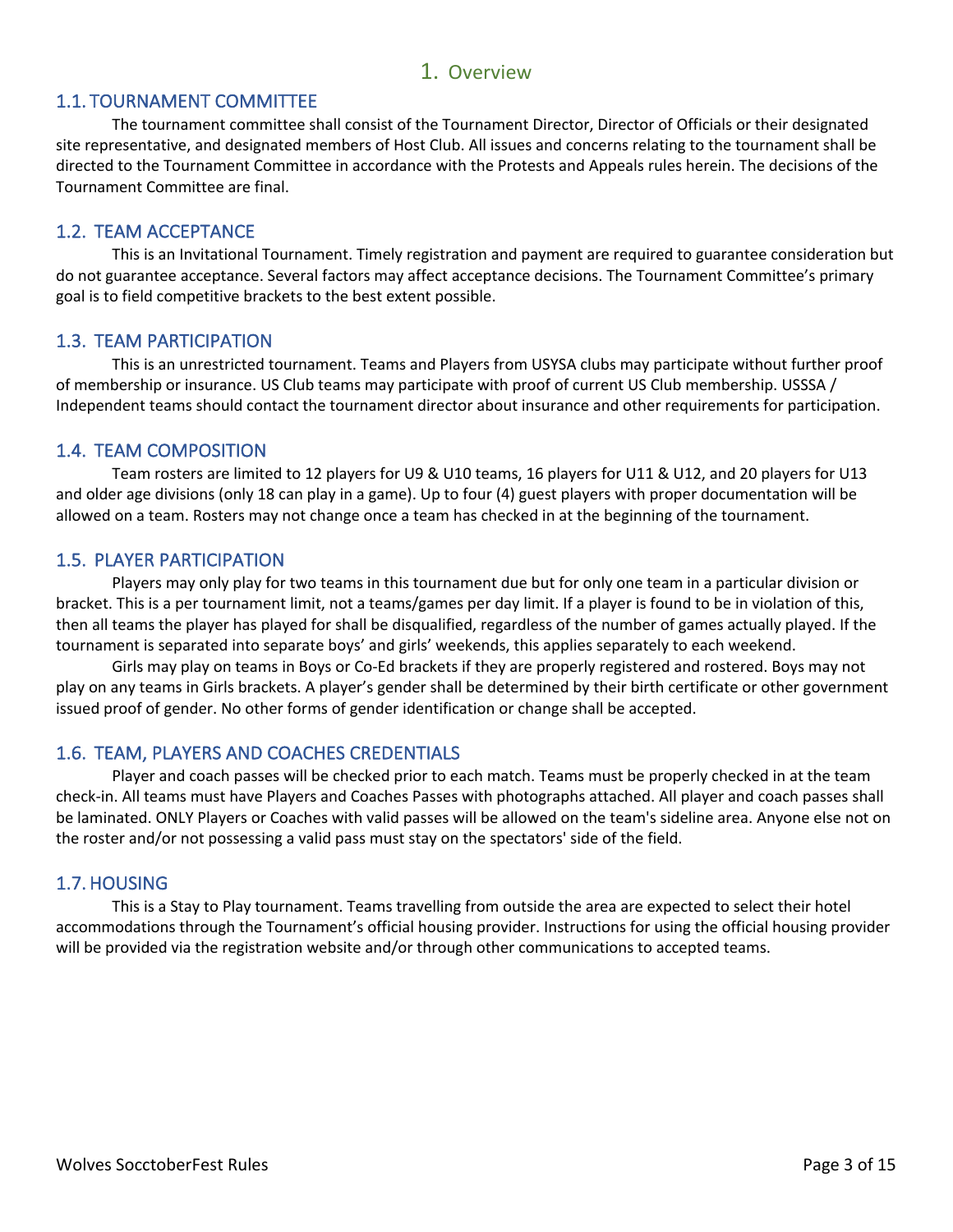# 2. Playing Rules and Regulations

#### 2.1. SPECIAL CIRCUMSTANCES

The Tournament Committee reserves the right to make temporary modifications if special circumstances dictate for the good of the tournament.

#### 2.2. HOME TEAM

The first team listed on the schedule will be designated the home team. The home team will be responsible for wearing an alternate color jersey, if necessary, as determined by the referee. The home team is also responsible for providing the game ball, if needed.

#### 2.3. COMBINED AGE GROUPS

In most instances teams will be placed in single age divisions. However, depending on applications in various age divisions, some teams may be placed in mixed age groups, e.g. U15 combined with U16.

#### 2.4. LAWS OF PLAY

Play will be governed by the FIFA Laws of the Game, except where amended by US Youth Soccer Rules of Play, Nebraska State Soccer and/or the Wolves Spring Cup Tournament Rules. These rules may be modified before the beginning of tournament play. The final Tournament Rules will be published at the Tournament or Administrative Headquarters at each facility.

# 2.5. PLAY OUT LINE / BUILD OUT LINE (Under-9 and Under-10 only)

The play out line is midway between the halfway line and the top of the penalty area line.

- All opposing players should move behind the play out line when the goalkeeper takes possession of the ball, or whenever a goal kick is awarded. However, in the case of a quick restart by team in possession, no player will be penalized for not moving beyond the line.
- When the goalkeeper takes possession of the ball by picking it up or holding it while on the ground, they may only put it into play by throwing it or rolling it.
- Punting the ball by the goalkeeper is not allowed.
- Drop-kicking the ball (kicking it after putting it back on the ground) by the goalkeeper is not allowed.
- Quick restarts by the goalkeeper are allowed after the goalkeeper takes possession of the ball, or by any player preparing to take a goal kick.
- After the ball has been put into play by the goalkeeper, the opposing players can cross the play out line and play resumes as normal.
- On a goal kick, the ball is in play once it leaves the penalty area. Opposing players may cross the play out line once the ball is in play.

#### 2.6.OFFSIDE

Offside will be enforced for Under-9 and Under-10 games from the Play Out Line, not the center line. In 7v7 games where assistant referees are not used only the center referee shall call offside. Club or Parent linesmen, if asked by the center referee to participate, will not call offside in any situation. Offside for all other age groups will be per FIFA and USSF.

#### 2.7.UNIFORMS AND EQUIPMENT

Wolves SocctoberFest Rules **Page 4 of 15** November 2014 15 Players should have matching uniforms with numbers on the backs of the shirt. Each player shall have a different number. The goalkeeper need not have a numbered jersey. Referees may allow exceptions to the uniform numbering if they feel it does not affect their ability to manage the game.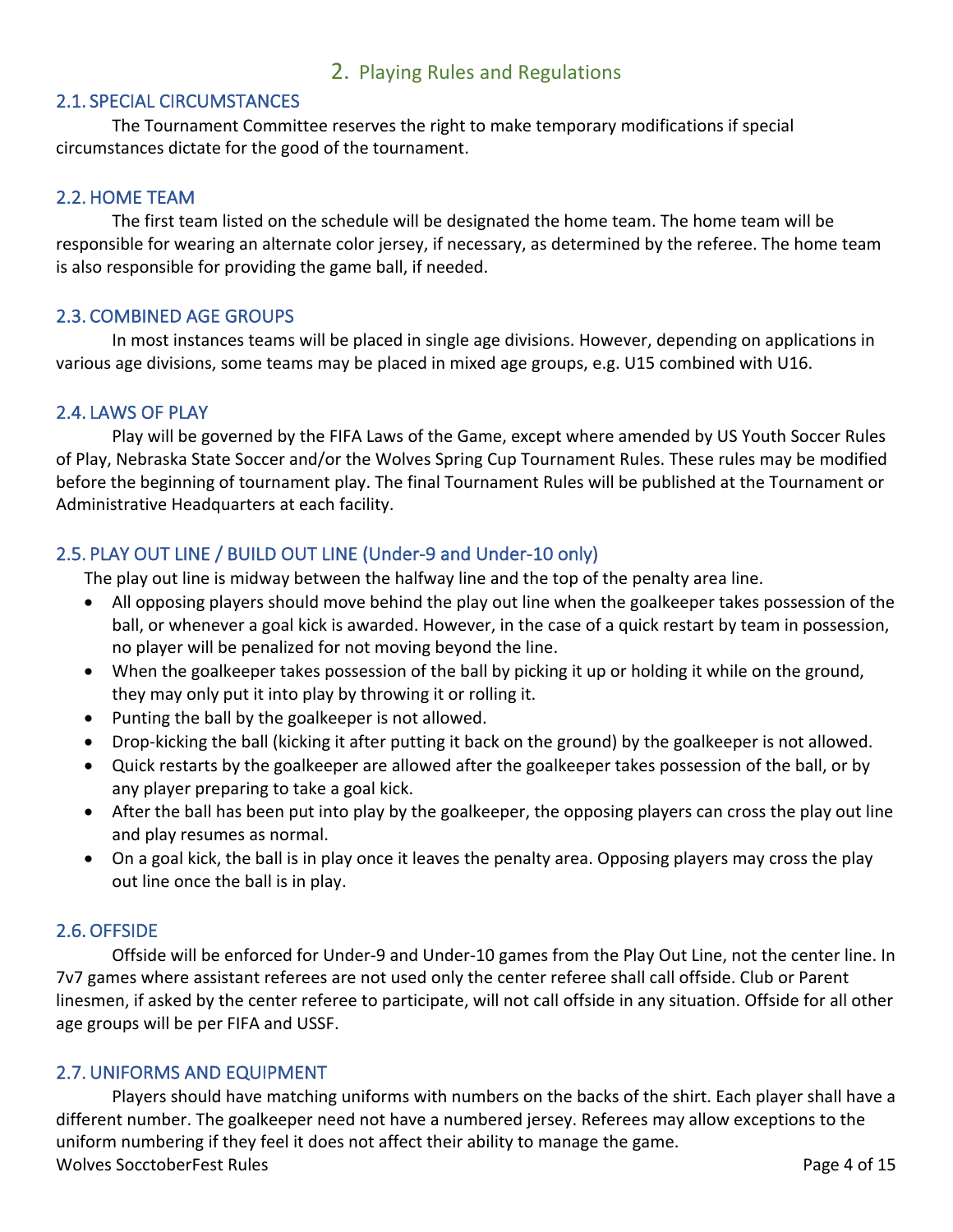Shin guards are mandatory equipment. "Slide Shorts" can be worn if they match the color of the shorts. Knee braces and orthopedic appliances can be worn if hard surfaces, hinges, and edges are appropriately padded.

Hard Casts, Splints and Braces of any type: Players may play with suitably padded hard cast or other medical equipment at the sole discretion of the referee. Referee decisions on the safety of any padded equipment are final and may vary from game to game.

Head Gear: Padded head gear (such as, but not limited to, the equipment sold by Full 90 and Storelli) is allowed for any player.

# 2.8. POLICY ON HEADING

There will be no intentional heading in any Under-11 or younger games. An intentional header will result in an indirect free kick being awarded to the opponent at the spot of the infraction. If an intentional header occurs within the goal area, an indirect free kick will be awarded on the goal area line parallel to the goal line of the nearest point to where the infraction occurred.

# 2.9. SUBSTITUTIONS

For Under-9 and Under-10 games, unlimited substitutions may be made at any stoppage other than a Penalty Kick, with the consent of the Referee. Substitutions should be made from the center of the field. Substitutes should not enter the field of play until directed to do so by the Referee. Pausing play in Under-9 and Under-10 games while players move outside the Play Out line prior to a goalkeeper restarting play by means other than a goal kick will not be considered a stoppage of play for substitution purposes.

For Under-11 and Under-12 games, unlimited substitutions may be made at any stoppage other than a Penalty Kick, with the consent of the Referee. Substitutions should be made from the center of the field. Substitutes should not enter the field of play until directed to do so by the Referee.

For Under-13 and Older: With the consent of the Referee unlimited substitutions may be made, from the center of the field, in the following situations:

- Prior to your team's throw-in. If both teams have substitutes ready to enter on a throw-in, both teams may substitute at that time.
- Prior to either team's goal kick.
- After a goal has been scored by either team.
- During a stoppage of play for an injury (unlimited for both teams).
- At the Referee's discretion, at any other stoppage where substitutions are valid in accordance with the Laws of the Game.
- A cautioned player may be substituted for before the restart of play, however, this is not mandatory. If a cautioned player is substituted, the opposing team may also substitute one player.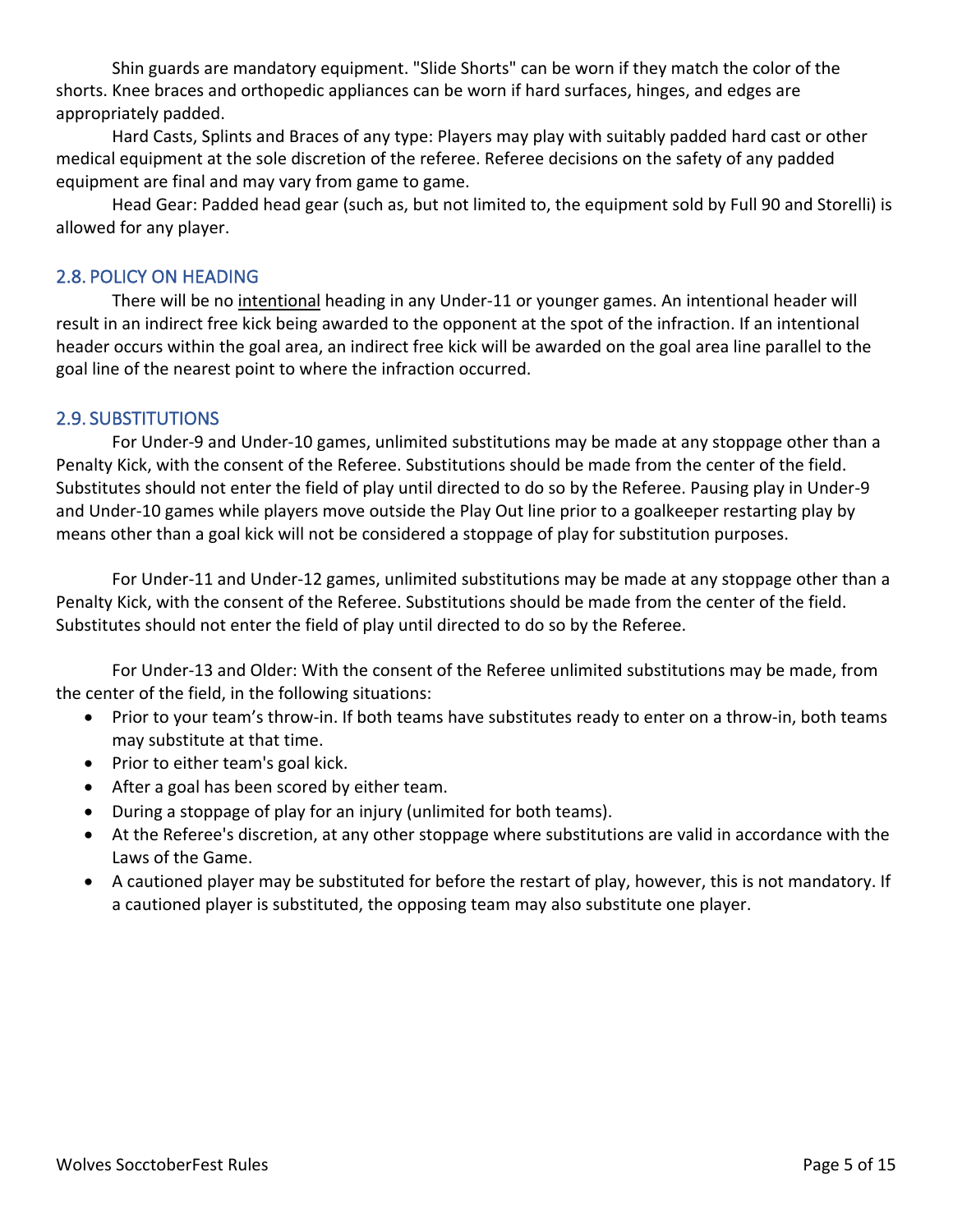# 3. Game Play

## 3.1. LENGTH OF GAMES AND BALL SIZE

| <b>Age Group</b> | Format         | <b>Game Time</b>    | <b>Ball size</b> |
|------------------|----------------|---------------------|------------------|
| Under $7 - 8$    | 4y4 no GK      | 4 x 10 min quarters |                  |
| Under 9 - 10     | 7 v 7          | 2 x 25 min halves   |                  |
| Under 11 - 12    | 9 <sub>v</sub> | 2 x 30 min halves   |                  |
| Under 13 & Older | $11 \vee 11$   | 2 x 35 min halves   | 5                |

If game balls are not provided by the tournament, the home team shall be responsible for providing a ball deemed suitable for game use by the referee.

Half time of all games shall last no longer than 10 minutes. Quarter breaks in Under 7 & 8 games (if such divisions are offered by the tournament) shall last no longer than 5 minutes.

Tie scores shall stand as is at the end of regulation in any preliminary or round robin game. **Any Semi-Finals or Finals games that end in a tie in regulation will go directly to a "kicks from the mark" shoot-out.** There will be no Overtime periods in any games. The shoot-out will be done in accordance with USSF Rules.

The Tournament Committee reserves the right to shorten game times in order to keep the tournament on schedule. If the event of inclement weather, the Tournament Committee shall have the authority to change the above format as follows:

- (1) Relocate and/or reschedule any games,
- (2) Shorten game times,
- (3) Cancel games in preliminary rounds which have no bearing on group winners
- (4) Modify rules for tiebreakers in cases where all games are not played in full.

If games are stopped because of inclement weather after the preliminary rounds, the two top point teams in each division will be declared winners.

#### 3.2. PLAYING CONDITIONS

Teams will be expected to play according to the schedule of games regardless of weather. Only the Tournament Director(s) may reschedule games or alter the competitive format because of inclement weather or other just cause. Games shall be considered complete if one half has been completed and play is stopped by the Field Marshall or Referee, Director of Referees or the Tournament Director(s). When necessitated by playing conditions or just cause, the game format may be altered to include shortening of games, penalty kicks or coin tosses.

At the discretion of the referees, brief water breaks may be taken during either half of play if conditions warrant. The clock shall remain running during such breaks.

#### 3.3. DELAYED GAMES

If a game is delayed for any reason, coaches are responsible for obtaining the new start times from Tournament Headquarters. Failure to comply and be present at the new start time will result in a forfeiture of that game.

#### 3.4. FORFEITED GAMES

A forfeiture will be called if any of the following actions take place.

Wolves SocctoberFest Rules **Page 6 of 15** November 2014 12:00 November 2014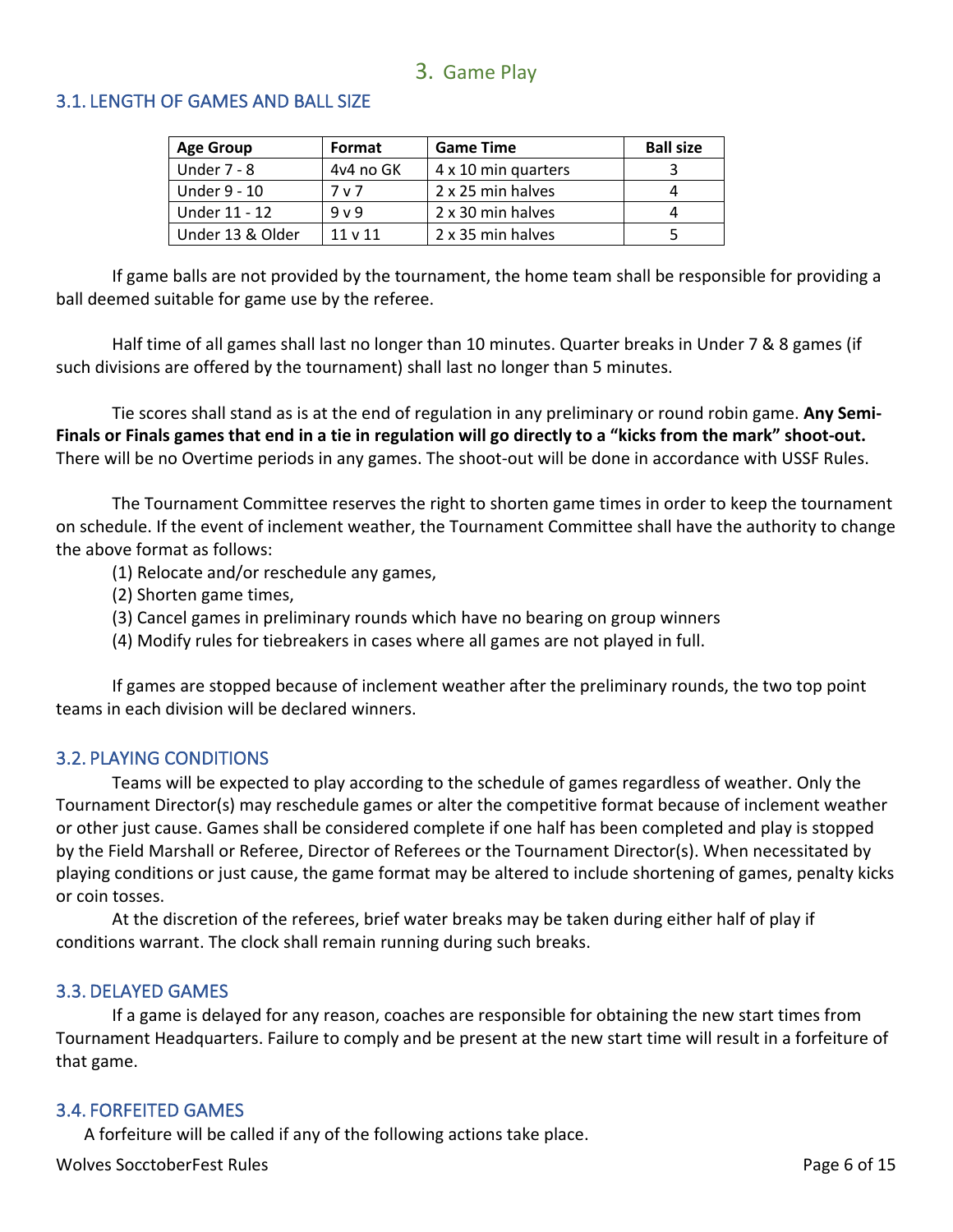- 1. Any team quitting and/or leaving the field of player before the conclusion of a game shall forfeit the game.
- 2. Either or both teams in the case of a match abandoned by the referee. The tournament committee shall decide which team(s) based on the referee's report.
- 3. Teams will be allowed a ten (10) minute grace period from their scheduled kickoff time. If the team does not arrive in those ten (10) minutes, the referee will call the game a forfeiture.
- 4. If either team does not have enough players to field a team (i.e., U9-10 needs 4 players, U11-12 needs 5 players, or U13 & older need 7 players) to play in their respective age division, after the ten (10) minute grace period, the referee will call the game a forfeiture.
- 5. If a team is found to be using an ineligible player (before/during/after) the game, the Tournament Committee can call the game a forfeiture.
- 6. In cases of repeated ejections of fans or coaches, the referee will call the game as a forfeiture. Any team that forfeits a game is not eligible to advance out of pool play, or to receive any awards

based on total points out of round robin play, or receive any refund for game(s) not played for whatever reason. In case of a forfeiture, the game will be recorded as a 3-0 for the winner.

# 3.5. RED CARDS AND EJECTIONS

Any player, coach or fan dismissed from a game shall be ineligible to participate in the team's next game. At the discretion of the Tournament Committee the suspension may be increased and could result in ineligibility for more than one game.

No substitution shall be permitted for a player who has been sent off during a particular game.

A red carded player and his/her coach must report to tournament headquarters immediately after the game in which the card was given to determine the player's status for subsequent games. Decisions will be based upon the rules of the Nebraska State Soccer Association, in coordination with the referee and the referee assignor or site supervisor.

The Tournament Committee shall retain possession of a suspended player or coach's pass until the suspension has been served. If the suspension is not fully served during the tournament the pass or other credentials shall be returned to the appropriate state soccer association.

Note: the referee assignor and / or the tournament director will report all red cards, coach and fan ejections from the tournament to the appropriate state soccer association. Dismissals that occur in a team's last game of the tournament may carry over to their next sanctioned event.

Referee authority starts when they arrive at the field before the game, and continues as long as the referee is at the tournament site. Abusive behavior from a player or coach after a game ends may result in penalties up to and including ejections, game forfeiture or team expulsion from the tournament.

# 3.6. TEAM DISCIPLINE

A coach is responsible for the words and actions of his or her players and fans. Verbal abuse of the opponents or referees by players, coaches or spectators will not be tolerated. Violations may result in forfeiture of the game and/or expulsion from the tournament.

Abusive language and/or actions by players, coaches, and/or spectators will not be tolerated. The referee has the authority to verbally warn, caution, or send off the team coach for the conduct of the spectators.

Referee authority starts when they arrive at the field before the game, and continues as long as the referee is at the tournament site. Abusive behavior from spectators after a game ends may result in penalties up to and including ejections, game forfeiture or team expulsion from the tournament.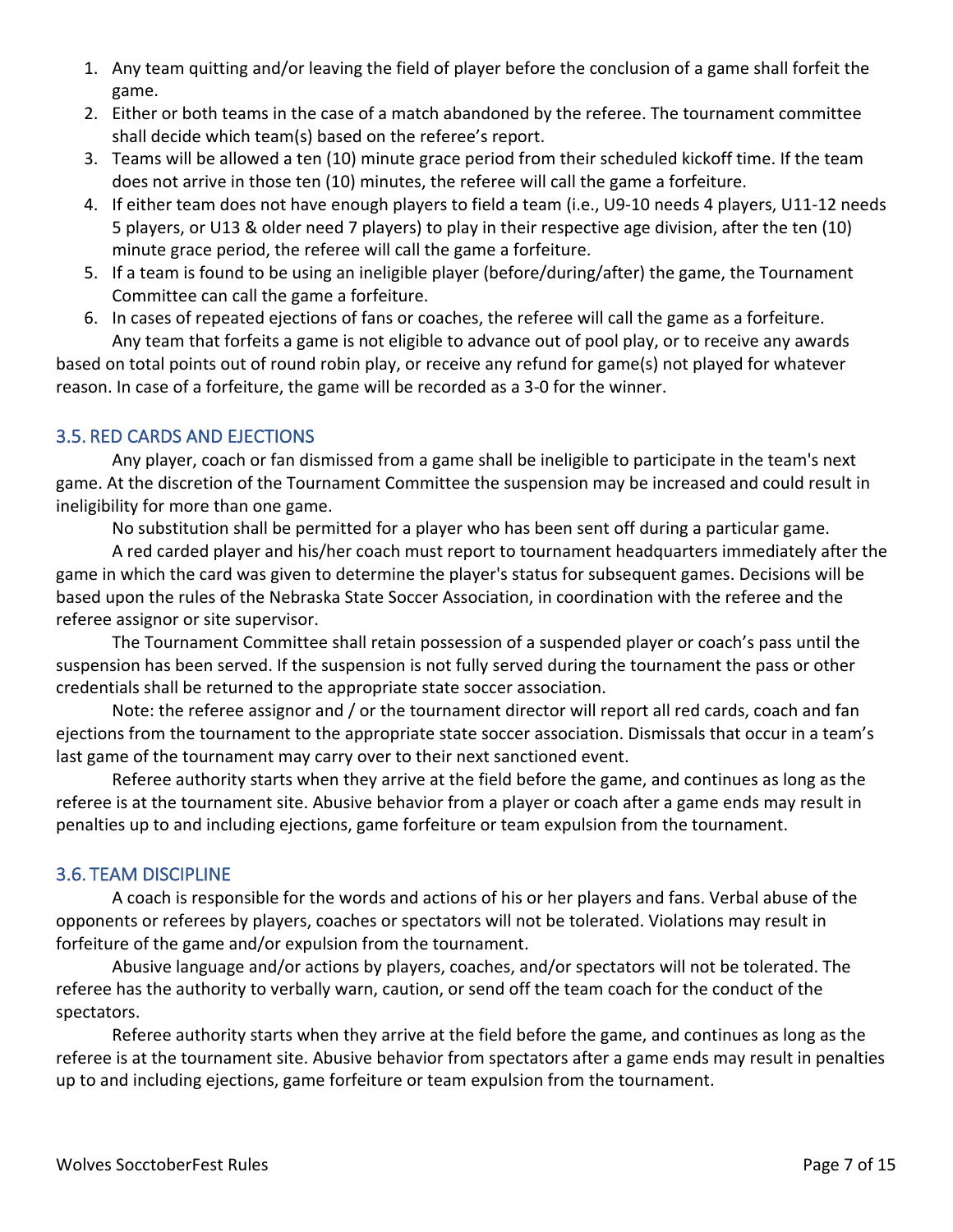# **4.** Protests and Appeals

# 4.1. CONSIDERATION OF PROTESTS

(a). Protests based on decisions or judgment calls by referees will not be considered valid. All referee decisions are final.

(b). All protests, either in person or in writing to referees or to the Tournament Committee, must be in English. Translators are allowed in protest or appeals hearings per section 4.4, but it is not the responsibility of the Tournament Committee to supply any translation services needed.

(c). All questions relating to the qualifications of competitors, interpretation of tournament rules, or any dispute or protest concerning the competition other than covered in section 1(a) shall be considered by the tournament committee subject to the following conditions being met:

#### 4.2. VALID PROTESTS

(a). To be valid and eligible for consideration by the tournament committee, each protest must be:

(1) orally lodged by a team official listed on the official team roster involved in the game with the referee and with the opposing coach at the game site before entering the field of play or before leaving the game site, except as provided in subsection (b) of this section, and

(2) must be filed with the tournament committee or the tournament site representative within one (1) hour after the completion of the game being protested, accompanied by:

- A protest fee of \$75. This fee will be returned if the protest is upheld.
- Two written copies of the protest, which must include full details and particulars of the grounds on which the protest is lodged
- Two written copies of any information to be presented by witnesses

(b). Any protest relating to the grounds, goal posts, bars, or other equipment and appurtenances of the game shall be entertained only if a written objection was lodged with the referee and the opposing coach prior to the start of the game, in addition to the formal protest being submitted per Section 4.2(a).

(c). The tournament director or her or his site representative shall immediately on receipt of the protest notify the team against which the protest has been made and shall provide a copy of the protest and all particulars to that team, which will have the right to defend its case, with or without witnesses.

(d). The tournament committee will make their decision on any protest, in conjunction with any referees, referee assignors or their representatives, or any other parties they deem relevant to the decision in a timely manner as dictated by other events at the tournament, and shall inform both the protesting team and the team subject to the protest in writing. Oral notifications may be made to facilitate the notification process but timing of any appeal submission will start with delivery of the written decision.

(e). Electronic notification of any decision will be considered a valid written notification by the tournament committee, to any e-mail address or text messaging number provided by each team when they registered for the tournament.

# 4.3. VALID APPEALS

(a). A decision may be appealed as provided below. Any such appeal must be filed with the tournament committee or the tournament site representative within one (1) hour of receiving the written decision.

(b). Each appeal filed under subsection (a) of this section must be accompanied by:

- An appeal fee of \$75. This fee will be returned if the appeal is successful.
- Two written copies of the appeal, fully stating the grounds for such an appeal.
- Two written copies of any other information the appealing team wishes to present.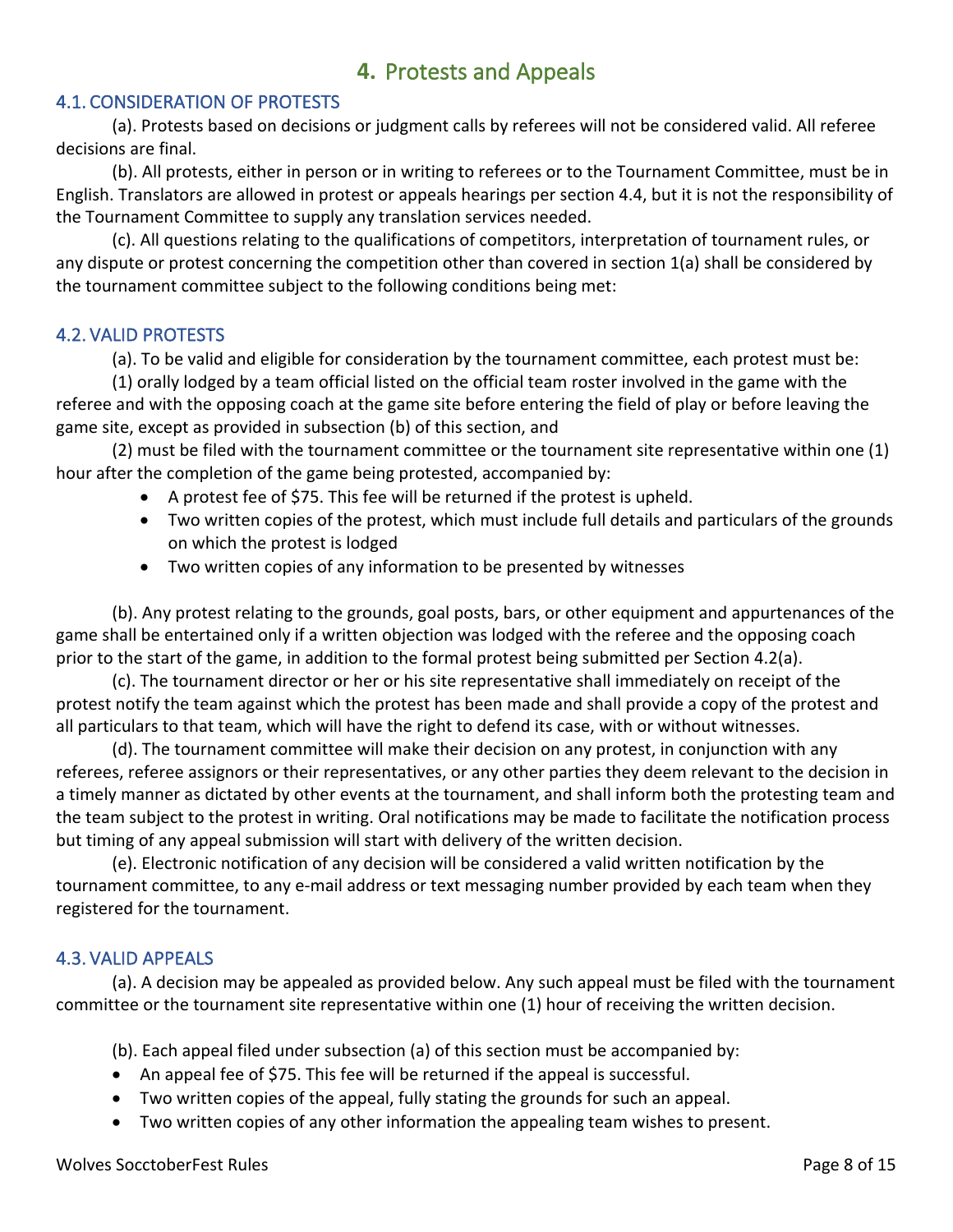# 4.4. ADDITIONAL REPRESENTATION

(a). Any party to a protest or appeal shall be accorded the right to be assisted in the presentation of the party's case at the protest or appeal proceeding.

(b). Protest and Appeal timelines will not be delayed because a party wants additional representation. It is sole the responsibility of any party to a protest or appeal to obtain additional representation in a timely manner.

# 4.5.OTHER FACTORS

(a). A plea of ignorance to the rules and regulations of the Tournament is not sufficient grounds for a protest or an appeal.

(b). If applicable, in addition to any tournament sanctions due to roster violations or other infractions, violators may expect appropriate action by Nebraska State Soccer or their home state association.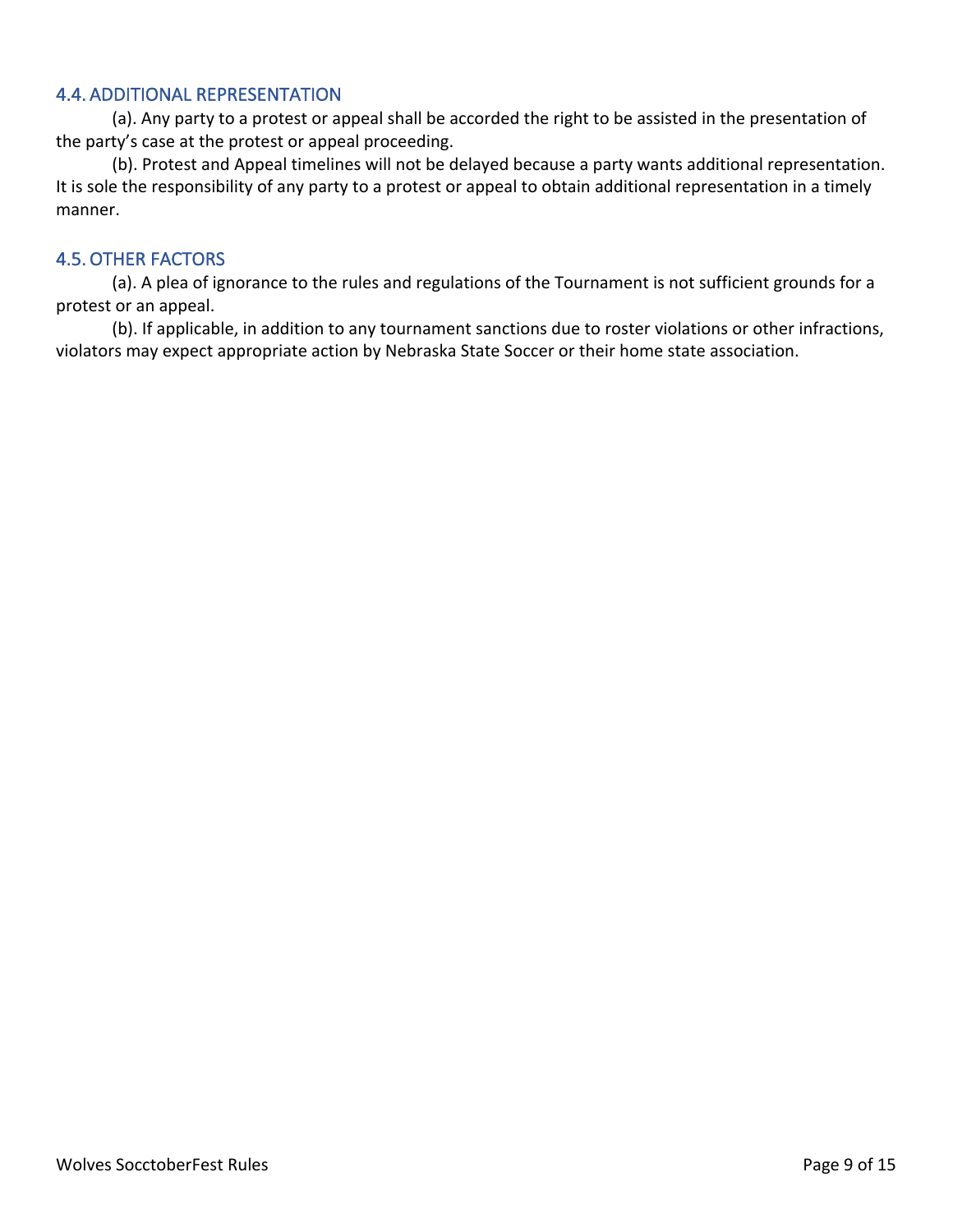# 5. Tournament Organization

# 5.1. CHECK IN / FIRST GAME

All teams should check in at least one (1) hour prior to the scheduled start of their first game at the Tournament Headquarters or other designated location. Local teams may check in at their fields 30-45 minutes before Friday evening games. Friday night or other early check in opportunities for other teams will be available at a location to be communicated to accepted teams.

At check-in coaches must have:

(1) Provide a copy of their **Official** State Soccer Association roster (to be kept by the tournament).

(2) Guest player form(s) if applicable (copy to be kept by tournament).

 (3a) Travel papers required for out of state US Youth Soccer teams (copy to be kept by tournament). or (3b) Proof of US Club or USSSA membership in lieu of travel papers for US Club / USSSA teams. (copy to be kept by tournament).

(4) Medical release forms for each player. (verified and returned to coach or team manager)

 (5) Current player passes complete with signature, pictures, and laminated. (verified and returned) *Electronic Player Passes are allowed, but the tournament is not responsible for any inability of a coach to access these passes during the tournament.*

Player passes will be validated at check in and returned to coaches. Referees will check player passes throughout the tournament. Rosters cannot be modified after registration occurs.

All teams must be ready to play by the scheduled start of their first game. Please allow sufficient time to check in before your first game.

# 5.2. COACHING CONFLICTS

Please note in the comments on your application if you are coaching more than one team in the tournament. The tournament committee shall make every effort to avoid conflicts and/or put your games near each other for logistical convenience if you are coaching two teams. **If you are coaching more than two teams then no guarantees can be made that there won't be some conflicts** - be prepared to have an assistant coach take over for some games, and please note in the comments which team(s) have assistant coaches to help us in scheduling all your teams. Special scheduling requests WILL NOT be considered for anyone coaching more than two teams, or anyone with outside games scheduled or other conflicts during the tournament.

#### 5.3. CHAMPIONSHIP AWARDS

Player awards will be given to the players on the teams finishing first or second in Under-11 or older divisions. Team awards (such as coach's plaques or trophies) may also be given to winning teams. Report to the field HQ at your site after the championship game to receive your awards. Note: Any team that has forfeited a game or that has been disqualified is ineligible for any player or team awards.

#### 5.4. PLAYER OF THE MATCH AWARDS

To help promote good sportsmanship and recognize fair play, at the conclusion of all preliminary games each team shall pick a player from the opposing team to award a Player of the Match award. Player of the Match awards will be given to all teams at check in. The selection criteria are up to each team, and can be based on sportsmanship, effort, offensive or defensive performance, or any combination thereof. To increase the number of players recognized, coaches may choose to remove from consideration players who have received Player of the Match awards in previous games, but this is not required. Teams refusing to participate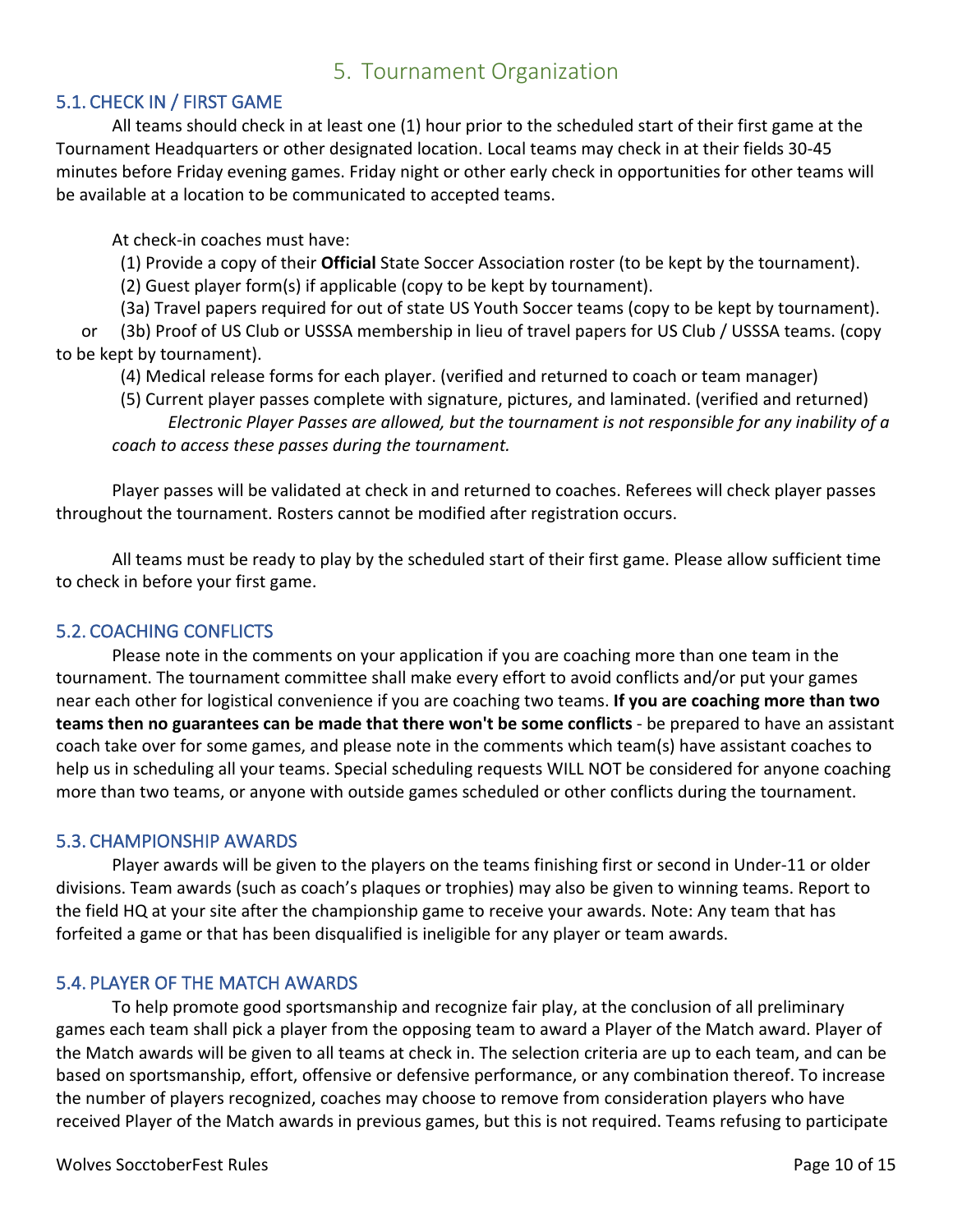after any preliminary match may be assessed a coach ejection by the referee, which will count against their point total in the standings.

# 5.5. PUBLICITY

Participation in the tournament constitutes the approval by coaches, players and fans for the use of pictures, club & team names, and general addresses (hometown of team, for example) in the publicity and the promotion of this tournament.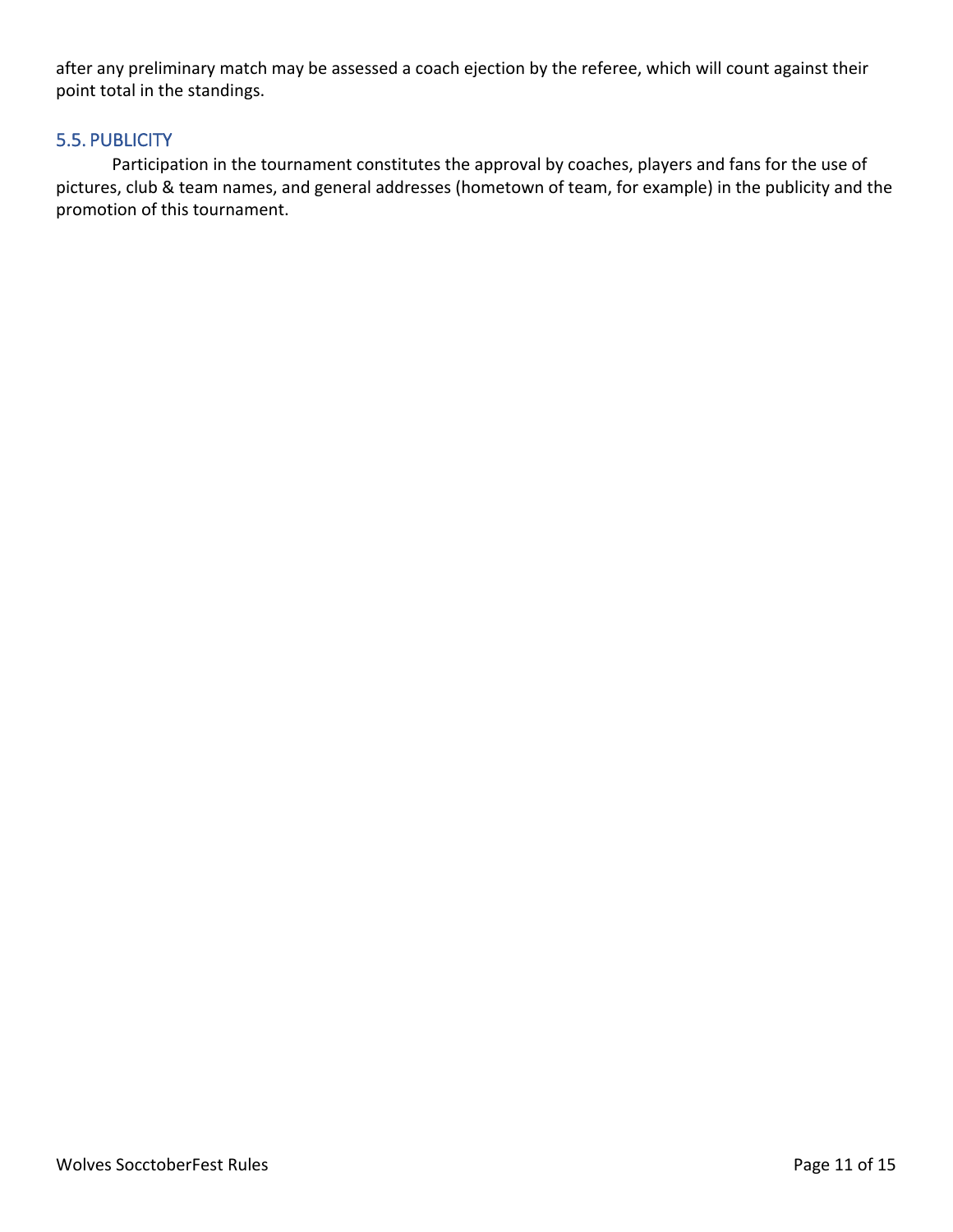# APPENDIX I – Scoring Method and Bracket Winners

# SCORES AND STANDINGS NOT KEPT FOR YOUNGER TEAMS

In accordance with USSF Guidelines, there will be no standings kept in Under-10 and younger divisions, and no semi-finals or finals games. All Under-10 and younger teams will play 4 games in an open seeding format, unless a team is disqualified or cannot continue for any reason. These games will be entered as ties online regardless of score, or division scores and standings may not be shown at all.

## SCORES AND STANDINGS FOR OLDER TEAMS

Under-11 and older teams (all those playing in 11 v 11 format) will play 3 preliminary games, with bracket winners (and wild-card teams, if applicable) advancing to semi-finals or finals games. Teams not advancing will not get additional games.

Bracket winners will be determined by the following point system: Win ----------3 (THREE) points Tie -----------1 (ONE) points Loss ---------0 (ZERO) points Red Card (for a player) or a Coach ejection will be minus one (-1) Point per infraction.

#### **TIEBREAKERS**

If at the conclusion of bracket play, two or more teams that are eligible to advance have the same point total, advancement to the semifinals or finals will be determined using the following tiebreakers in the order listed until a team is eliminated.

#### **If Two and only Two teams are tied:**

- 1. Winner of Head to Head match.
- 2. Winner of most games.
- 3. Fewest Red Cards / Coach Ejections during preliminary play
- 4. Goal Differential (goals scored minus goals against) with a maximum goal differential of 3 per game.
- 5. Fewest goals allowed.
- 6. Kicks from the penalty mark.

#### **If more than Two teams are tied:**

In cases where more than two eligible teams are tied, each application of the tie-breaker formulae will be used to eliminate one team only. The tie-breakers will then be applied again from the beginning to the remaining teams based on the number of teams still tied.

- 1. Winner of most games.
- 2. Fewest Red Cards / Coach Ejections during preliminary play
- 3. Goal Differential (goals scored minus goals against) with a maximum goal differential of 3 per game.
- 4. Fewest goals allowed.
- 5. Coin Toss or other random selection method at the tournament committee's discretion.

Official standings will be posted at the Tournament Headquarters and online through the tournament web site. It is the coach's responsibility to check these standings to determine final qualifiers. Not all tiebreakers may automatically be calculated online. If there are any discrepancies in the posted order of finish on the web-site or other on-line applications, the standings as posted at the Tournament HQ will be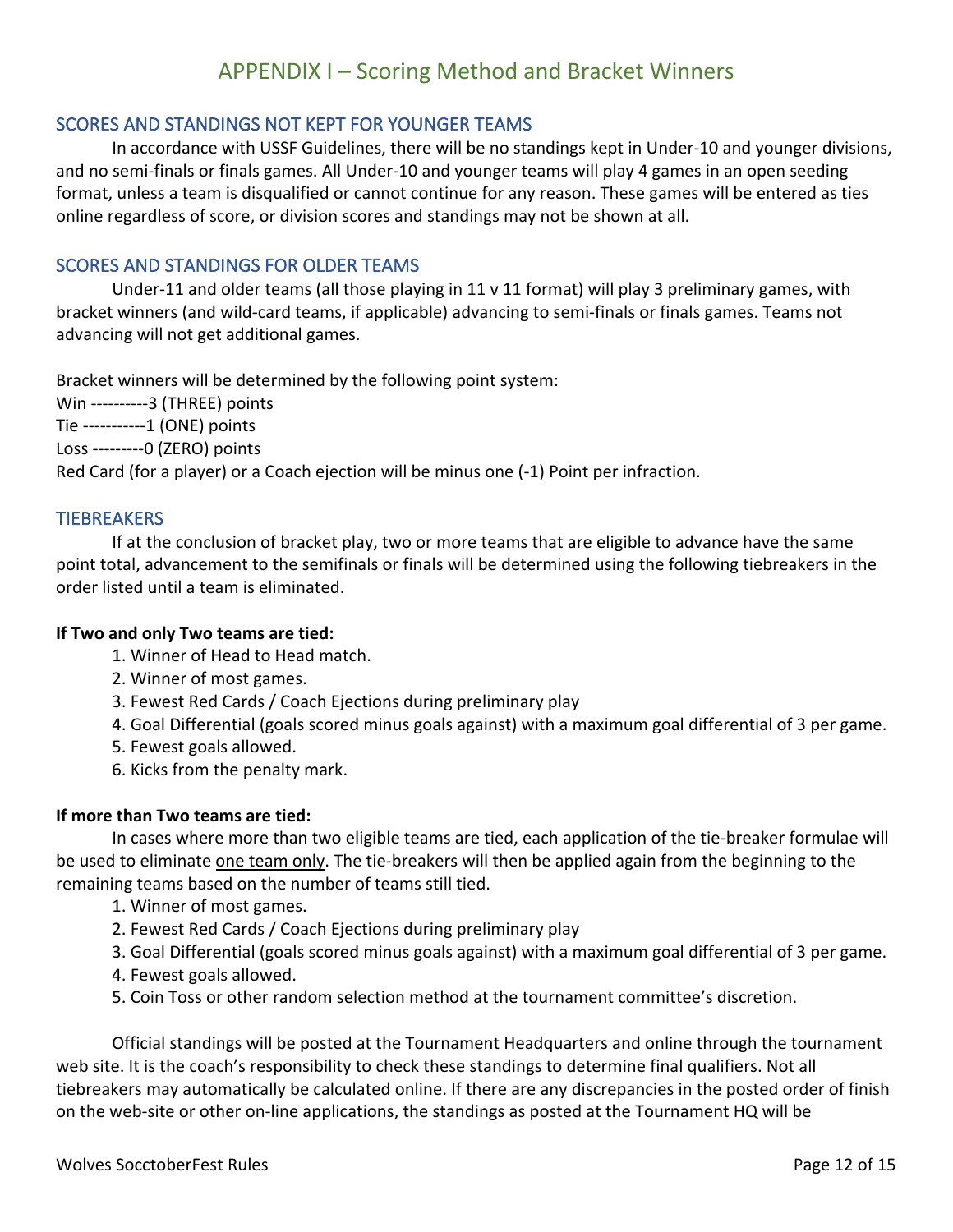## SHOOT-OUTS (PENALTY KICKS)

Penalty kicks used to determine a winner of tie breakers, semi-final or final matches will be run in accordance with the FIFA Laws of the Game.

The referee will choose the goal at which the kicks will be taken. The referee tosses a coin and the team who wins the toss will take the first kick. The home team will call the coin toss. Both teams take five kicks; kicks are taken alternately by the teams.

If before both teams have taken five kicks, one has scored more goals than the other could score, even if it were to complete its five kicks, no more kicks are taken. If after five kicks the score is tied, kicks continue until one team has scored a goal more than the other (sudden death) from the same number of kicks.

Only the players on the field at the end of the match are allowed to take kicks. A different player must take each kick and all eligible players must take a kick before any player can take a second kick. On tiebreakers the coach from each shall declare the 11 players from their roster that they will use to take their kicks. If the player is under suspension they may not participate in the kicks.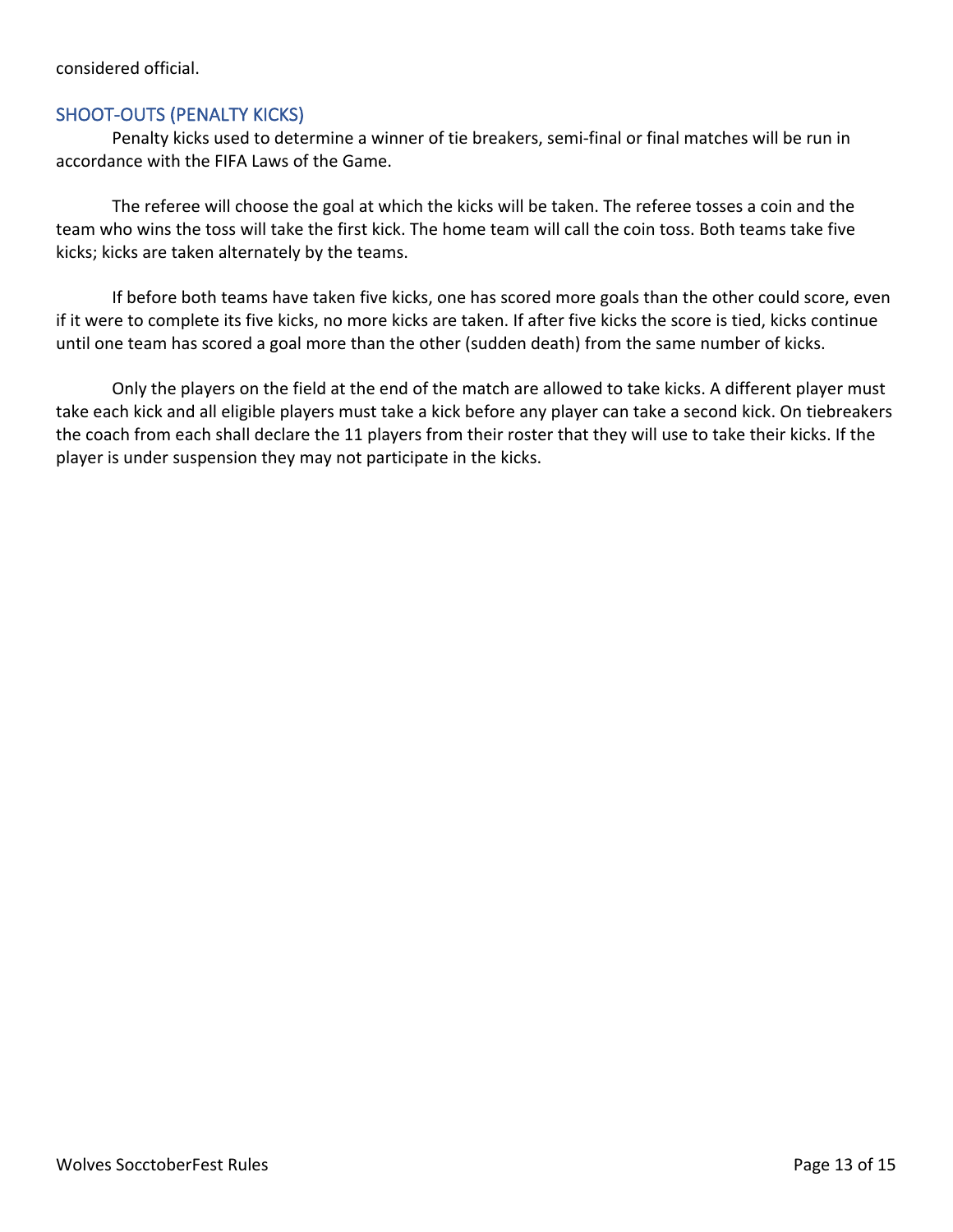# APPENDIX II – Bracketing

For all age divisions where championships are held and awards are given the bracketing will be implemented as follows, though the tournament committee reserves the right to alter brackets if special circumstances occur.

4-TEAM BRACKETS (one four-team bracket): Bracket play is round robin games with each of the other teams in the bracket. The two high point teams advance to the Championship match. High point team will be the home team for the Championship.

5-TEAM BRACKETS (one five-team bracket): Bracket play is round robin games with each of the other teams in the bracket (each team gets four games). At the end of round robin play the team with highest point total will be declared the Champion, and the team with the second highest point total shall be declared the runner-up.

6-TEAM BRACKETS (two three-team brackets): Bracket play is round robin games with each of the other teams in the bracket and one crossover game. First place teams of each bracket will play for the championship.

7-TEAM BRACKETS (one four-team and one three-team bracket): Bracket play is round robin games with each of the other teams in the bracket (the teams in the three-team bracket will get two round robin games). First place teams of each bracket will play for the championship. High point team will be the home team for the Championship.

8-TEAM BRACKETS (two four-team brackets): Bracket play is round robin games with each of the other teams in the bracket. First place teams of each bracket will play for the championship. High point team will be the home team for the Championship.

10-TEAM BRACKETS (one four-team bracket and two three-team brackets): Bracket play is round robin games with each of the other teams in the bracket. Teams in three-team brackets will play one cross-over game. First place teams of each bracket, and one wild-card team (highest points of non-bracket winners) will advance to semi-final games. The semi-final winners will play for the championship. Home teams for semi-finals and championship games will be determined as posted on the schedule.

12-TEAM BRACKETS (three four-team brackets): Bracket play is round robin games with each of the other teams in the bracket. First place teams of each bracket, and one wild-card team (highest points of non-bracket winners) will advance to semi-final games. The semi-final winners will play for the championship. Home teams for semi-finals and championship games will be determined as posted on the schedule.

In any bracket where a team that has forfeited a game would qualify to advance to a semi-final or Championship match, that team will be replaced by the next highest qualifying team.